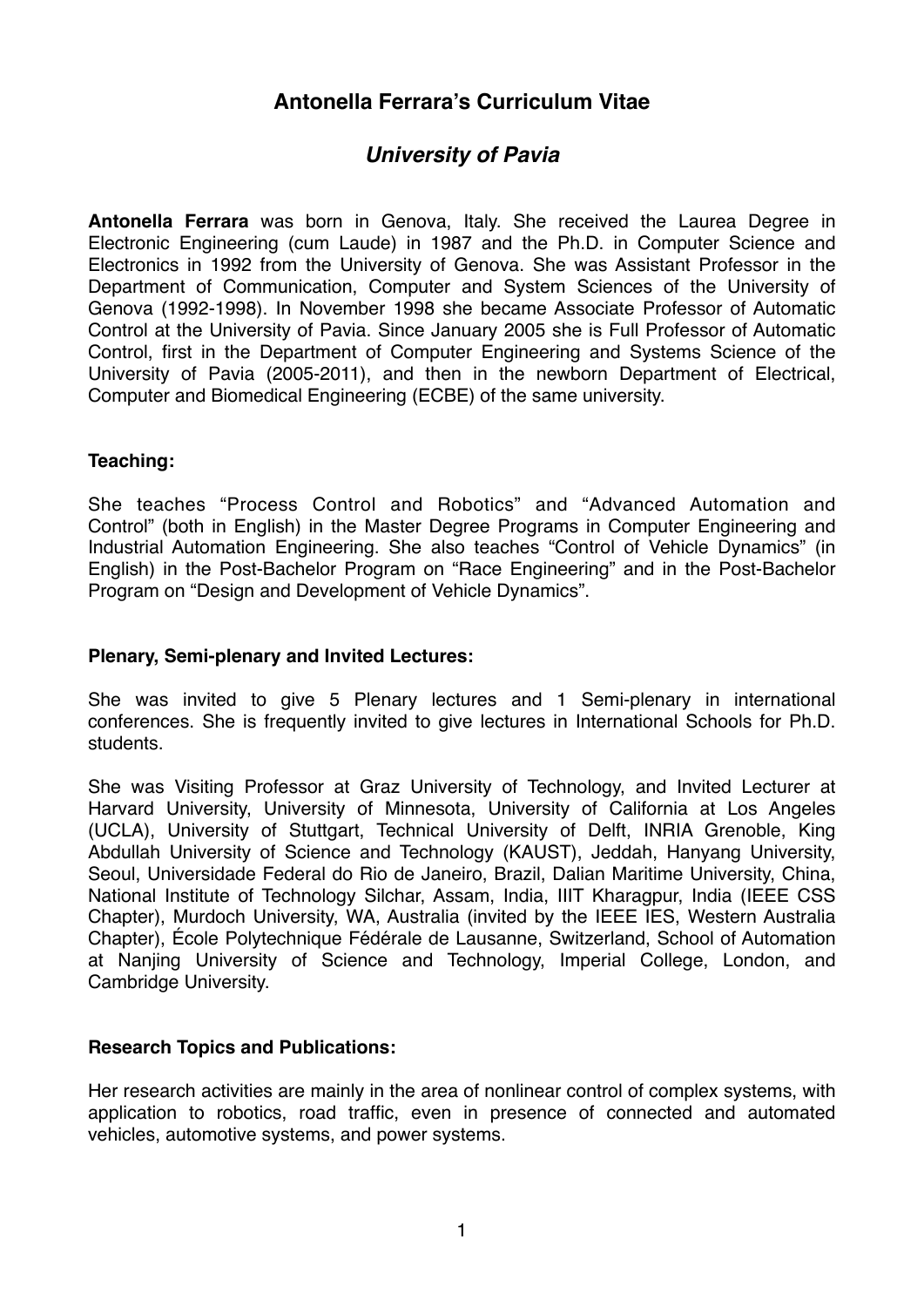She has authored or co-authored more than 400 scientific papers, with 145 international journal papers, 2 scientific monographs and an edited book. Moreover, she contributed with 28 invited chapters to edited books.

### **Editorial Activity:**

She was Associate Editor of the IEEE Transactions on Control Systems Technology (2001-2004), of the IEEE Transactions on Automatic Control (2007-2012), and of the IEEE Control Systems Magazine (2014-2019).

She was Subject Editor of the International Journal of Robust and Nonlinear Control (2017-2020). She was Associate Editor (2018-2019), and since 2020 she has been Senior Editor of the IEEE Transactions on Intelligent Vehicles.

Since January 2022 she has been Senior Editor of IEEE Open Journal of Intelligent Transportation Systems (since January 2022). Since 2018 she has been Associated Editor of Automatica.

Since January 2021 she has been a member of the *IEEE Transactions on Intelligent Vehicles* Steering Committee, representing the IEEE Control Systems Society (CSS Liaison Representative). In 2022 she has been elected Secretary of the *IEEE Transactions on Intelligent Vehicles* Steering Committee.

She was and currently is member of the International Program Committee of several international conferences and events. She also served in the role of Program Co-Chair, Program Vice-Chair and Publication Chair. For instance, she was Program Co-Chair of the 8th IEEE International Conference on Connected Vehicles and Expo (ICCVE), Graz, Austria, November 4-8, 2019. She was Editor of the IFAC Symposium on Control in Transportation Systems CTS 2018, Savona, Italy, June 2018, and Member of the National Organization Committee of that event.

Since 2006, she has been **member of the IPC** of the International IEEE Conference on Intelligent Transportation Systems and of the IEEE Intelligent Vehicles Symposium.

She has been Chair of the conference editorial board of the European Control Association (EUCA) since the European Control Conference ECC 2019, managing a board of 140 associate editors.

#### **Leadership in International and National Projects:**

Antonella Ferrara was Principal Investigator in:

- **.** the European Project ITEAM (Interdisciplinary Training Network in Multi-Actuated Ground Vehicles, Marie Skłodowska-Curie Action), 2016-2019.
- **.** the International Europe-Mexico Project FONCICYT (2009-2011) on complex and intelligent systems.
- the National Project PRIN05 "Control of Advanced Transmission, Suspension, Steering and Braking Systems for the Management of Vehicle Dynamics" (2006-2007).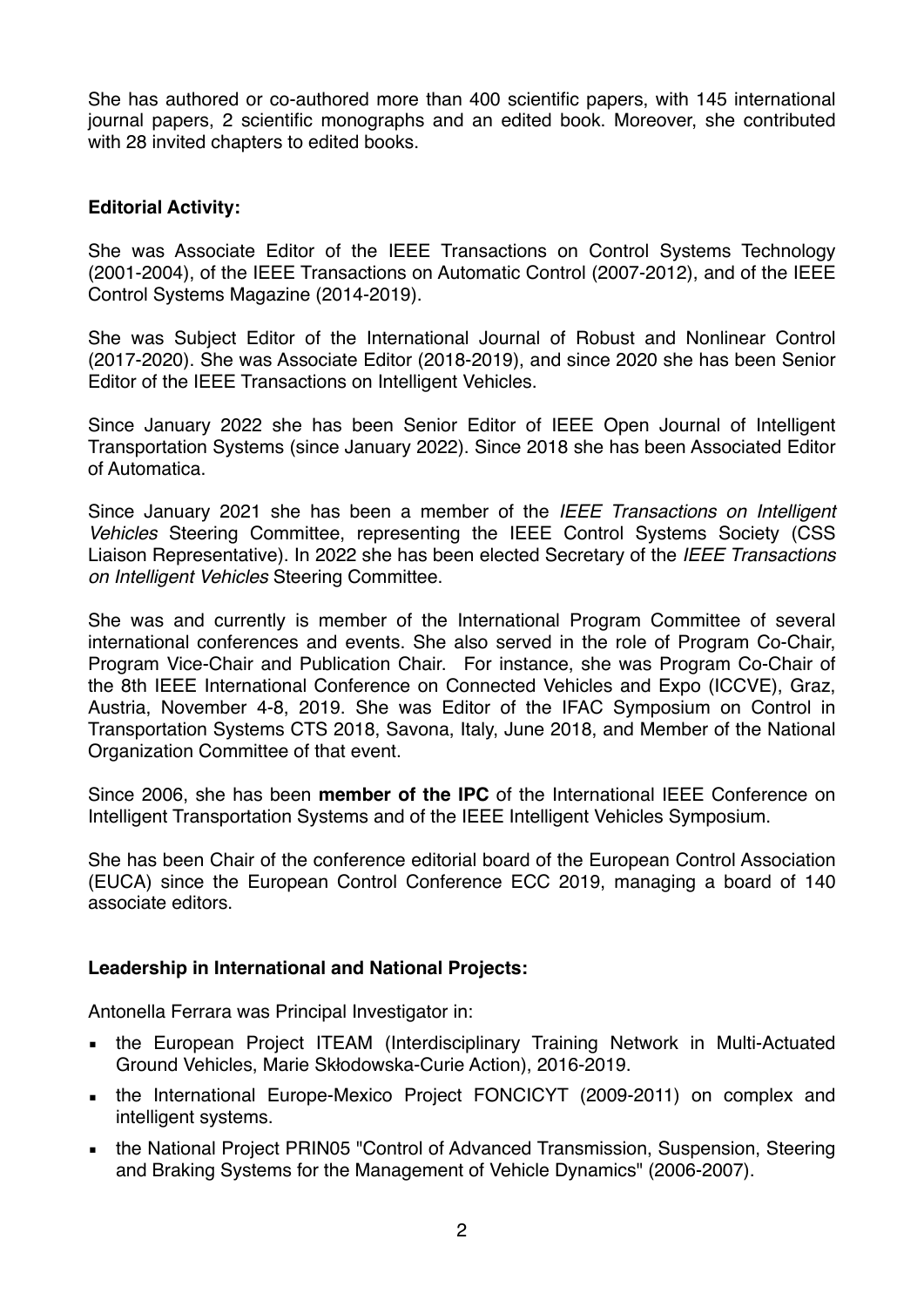**The European Project IST-1999-10107 PROTECTOR (Preventive safety for un**protected road user) January 2000-March 2003.

She is Principal Investigator in the Galilee Project France-Italy (2020-2022) with the University of Limoges on drones control. She was member of the team in several other European and national projects.

She was scientific leader of several research projects funded by companies focused on automotive engineering, including racing engineering, ADAS, reliable planning and control for automatic driving.

### **Awards and Recognitions:**

Antonella Ferrara is Fellow of IEEE.

She received the following awards:

- *• 2020 IEEE Transactions on Control Systems Technology Outstanding Paper Award, for "A Robust Consensus Algorithm for Current Sharing and Voltage Regulation in DC Microgrids", coauthored by Michele Cucuzzella, Sebastian Trip, Claudio De Persis, Xiaodong Cheng, and Antonella Ferrara, in IEEE Transactions on Control Systems Technology, vol. 27, no. 4, pp. 1583-1595, July 2019.*
- *"EPSON EMEA WIN-A-ROBOT Award"*, 2019.
- *"Outstanding Reviewer for Automatica"*, 2006.
- *"IEEE IV'2002 Best Poster Award"* at IV'2002 IEEE Intelligent Vehicle Symposium, Versailles, France, 2002.
- "*IEEE Electrical Engineering Student Award"* North Italy Section, 1996.

apart from several best presentation awards at conferences.

## **Awards assigned to papers she co-authored:**

*• "IEEE CSS Italy Chapter Best Young Author Paper Award"* to Gian Paolo Incremona for paper

G. P. Incremona, A. Ferrara, L. Magni, "Asynchronous Networked MPC With ISM for Uncertain Nonlinear Systems"**,** IEEE TRANSACTIONS ON AUTOMATIC CONTROL, Vol. 62, No. 9, pp. 4305- 4317, September 2017

*• "IEEE CSS Italy Chapter Best Young Author Paper Award"* to Mara Tanelli for paper

M. Tanelli, A. Ferrara. "Enhancing Robustness and Performance via Switched Second Order Sliding Mode Control", IEEE TRANSACTIONS ON AUTOMATIC CONTROL (ISSN: 0018-9286), Vol. 58, No. 4, pp. 962-974, April 2013.

In addition, she participated as Mentor, guiding a team of master students of the University of Pavia, in the *Bosch Future Mobility Challenge 2021* (Pavia Roboteam) on autonomous driving. The team qualified for the finals.